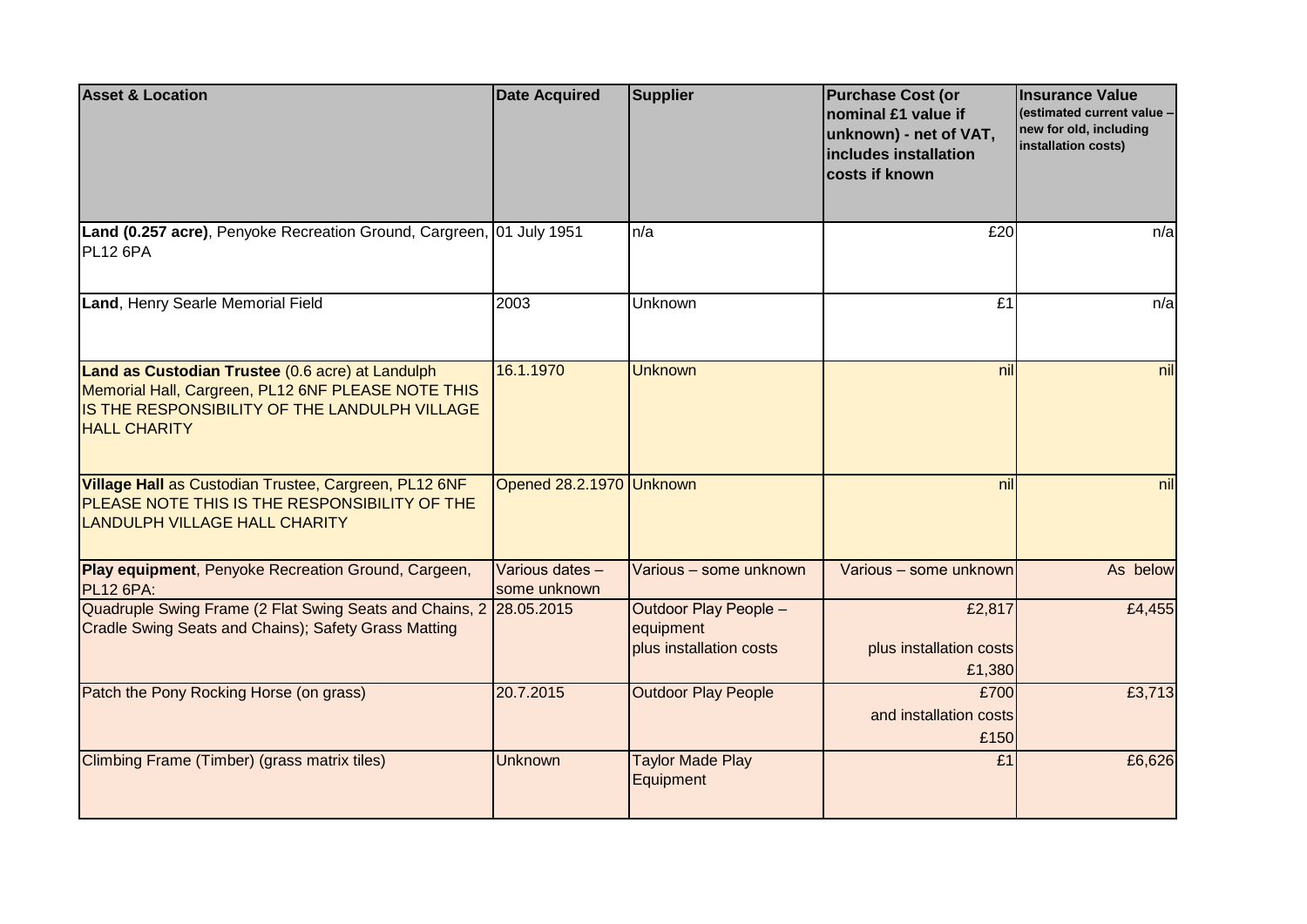| <b>Balance Beam (on grass)</b>                                     | <b>Unknown</b> | <b>Taylor Made Play</b><br>Equipment                                 | E1   | £595      |
|--------------------------------------------------------------------|----------------|----------------------------------------------------------------------|------|-----------|
|                                                                    |                |                                                                      |      |           |
| <b>Activity Trail (grass matrix tiles)</b>                         | <b>Unknown</b> | Schoolscapes                                                         | E1   | £2,342    |
| Aeroplane Climbing Frame (on grass)                                | <b>Unknown</b> | <b>Unknown</b>                                                       | £1   | £5,940    |
| Multi Activity Junior (on grass matrix tiles)                      | <b>Unknown</b> | <b>Taylor Made Play</b><br>Equipment                                 | E1   | £8,454    |
| Swinging Step Bridge (on grass matrix tiles)                       | <b>Unknown</b> | <b>Taylor Made Play</b><br>Equipment                                 | £1   | £2,295    |
| Wobble Board (on grass matrix tiles)                               | <b>Unknown</b> | <b>Fahr Industries</b>                                               | E1   | £2,342    |
| Tractor (on grass matrix tiles)                                    | <b>May-17</b>  | <b>Taylor Made Play</b><br>Equipment (but refurb by<br>another 2017) | E1   | £1,770    |
| <b>Tractor Trailer</b>                                             | n/a            | n/a                                                                  | E1   | n/a       |
| See Saw (on grass matrix tiles)                                    | <b>Unknown</b> | <b>Unknown</b>                                                       | £1   | £3,382    |
| Goalpost                                                           | <b>Unknown</b> | <b>Unknown</b>                                                       | E1   | £1,188.00 |
| Picnic Table x 2, Penyoke Recreation Ground, Cargreen,<br>PL12 6PA | 1.8.2009       | Unknown                                                              | £1   | £1,485    |
| <b>Bus Shelter, Landulph Cross</b>                                 | 1973           | <b>Unknown</b>                                                       | £136 | £3,000    |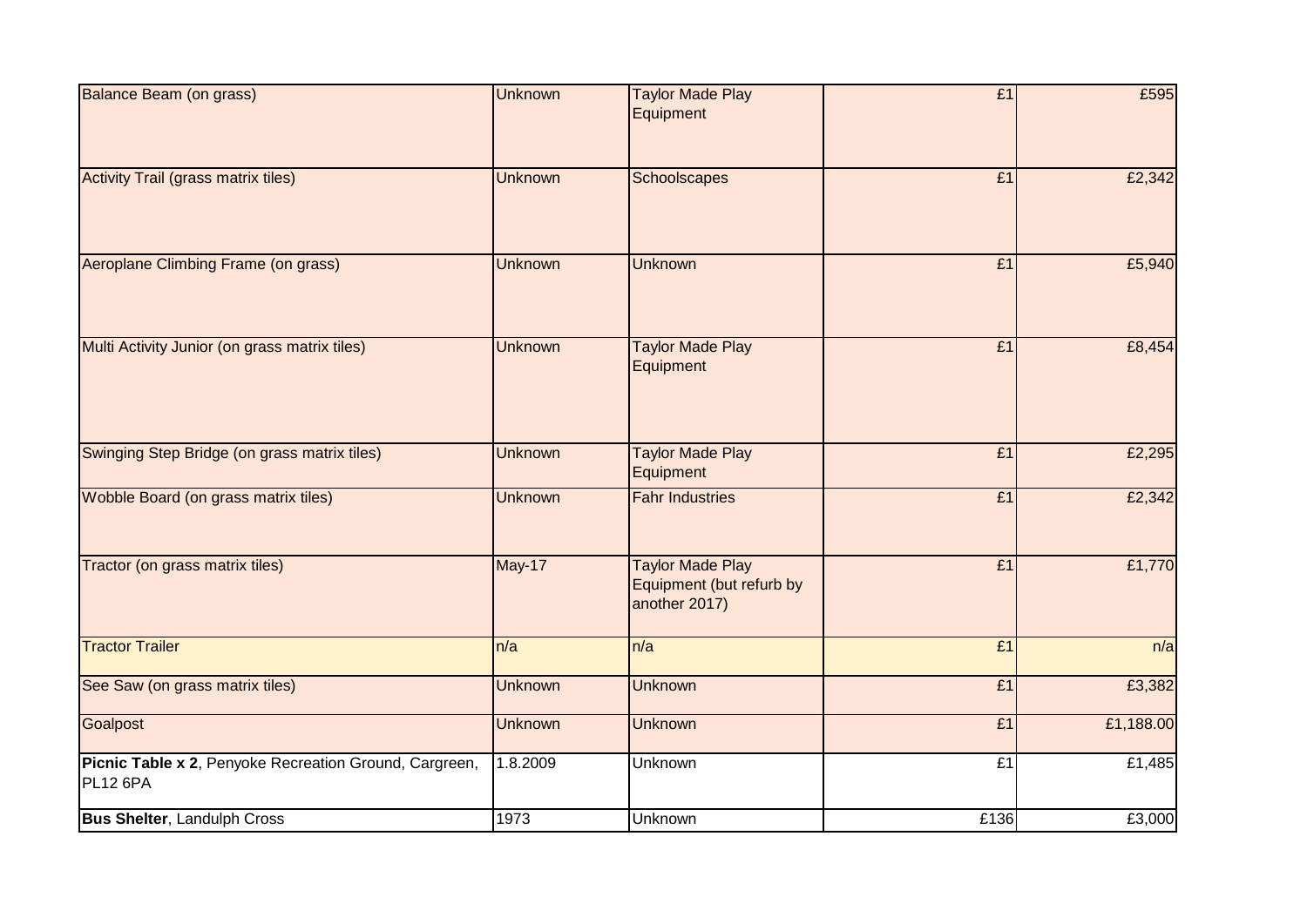| <b>Bus Shelter, Ellbridge</b>                                                                                                                                          | 1980             | Unknown                                            | £655                             | £3,000  |
|------------------------------------------------------------------------------------------------------------------------------------------------------------------------|------------------|----------------------------------------------------|----------------------------------|---------|
| Crab Apple Trees x 2, Penyoke Recreation Ground,<br>Cargreen, PL12 6PA                                                                                                 | 17.10.2016       | <b>Tartendown Nurseries</b>                        | E78<br>installation costs<br>£20 | £140    |
| Memorial Clock, Landulph School, PL12 6ND                                                                                                                              | 23.11.1923       | Unknown                                            | £1                               | £6,500  |
| Millennium Cross War Memorial, Landulph Cross                                                                                                                          | 2000             | Unknown                                            | £1                               | £4,938  |
| 6 seats/benches (various locations: 2 at Penyoke Playing<br>Field; 2 at Coombe Lane/Fore Street junction; 1 at<br>crossroad by the school; 1 at Ellbridge bus shelter) | 1.5.1995 to 2009 | <b>Unknown</b>                                     | E1                               | £2,673  |
| 4 notice boards (various locations: 2 at the corner of<br>Coombe Lane/Fore Street; 1 at the crossroad by the<br>school; 1 at the entrance to Landulph Memorial Hall)   | 1.5.1995 to 2009 | Unknown                                            | E1                               | £2,800  |
| Telephone Kiosk (used as a village library), Cargreen                                                                                                                  | 1.5.2010         | Unknown                                            | £1                               | £2,228  |
| <b>Lifebuoy and Housing</b>                                                                                                                                            | 01.11.2017       | Glasdon UK Ltd                                     | £193.00                          | £200    |
| Fencing and Gates, Penyoke Recreation Ground,<br>Cargreen, PL12 6PA                                                                                                    | <b>Unknown</b>   | Unknown - fencing<br>Gate - Medway Gate<br>Company | E1                               | £11,126 |
| <b>Laptop and software</b>                                                                                                                                             | 18.1.2016        | <b>PC World</b>                                    | £477                             | £0      |
| Laptop and software                                                                                                                                                    | 11.1.2022        | Currys                                             | £505                             | £505    |
| Defibrillator, case and spare pads                                                                                                                                     | 2017             | Heartswell                                         | £1,794                           | £1,794  |